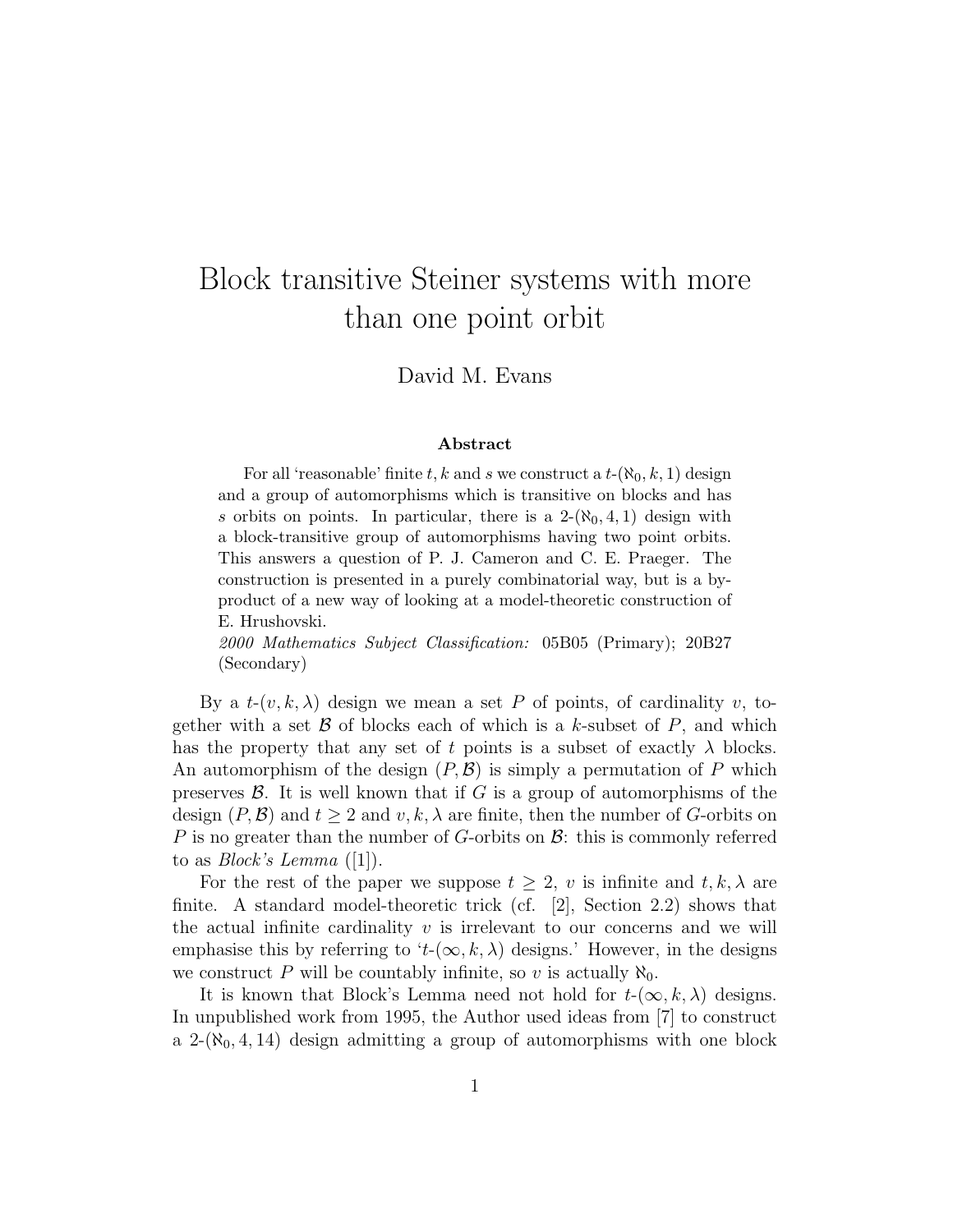orbit and two point orbits. Based on a private communication, his method was subsequently extended by Camina and Webb  $([4], [8])$  to produce other examples of the failure of Block's Lemma. However, what is possibly the most interesting case, that of *Steiner systems*, where  $\lambda = 1$ , proved elusive. It is this which we address in this paper.

Suppose  $(P, \mathcal{B})$  is a  $t-(\infty, k, 1)$  design and G is a group of automorphisms which is transitive on B. Let  $C_1, \ldots, C_s$  denote the G-orbits on points. Then any block contains the same number  $n_i$  of points of  $C_i$ . So of course, as any t-set is in a unique block, if we disregard the case where some  $C_i$  has fewer than t points, we must have that  $n_i \geq t$  for all i. As  $n_1 + \cdots + n_s = k$ , this means that  $s \leq k/t$ . Thus, the smallest case where we might have  $s > 1$  is a 2- $(\infty, 4, 1)$  design and G block transitive with 2 point orbits. In this case, each block contains exactly 2 points from each orbit. The existence of such a design was a question posed by Peter Cameron and Cheryl Praeger at the British Combinatorial Conference in 1993 [3]. The following, which answers this question affirmatively, is the main result of this paper.

**Theorem 1** Suppose  $t \geq 2$ , and k, s are finite with  $s \leq k/t$  and  $k > t$ . Then there exists a t- $(\infty, k, 1)$  design  $(P, \mathcal{B})$  and a group G of automorphisms such that  $G$  is transitive on  $\beta$  and has s orbits on  $P$ . Moreover, if natural numbers  $n_1, \ldots, n_s$  satisfy  $n_i \geq t$  and  $n_1 + \cdots + n_s = k$ , then we can ensure that each block contains  $n_i$  points of the *i*-th point orbit.

The remainder of the paper is a sequence of lemmas culminating in a proof of this result. Henceforth, the parameters  $t, k, s, n_1, \ldots, n_s$  are fixed and satisfy the hypotheses of Theorem 1. For the construction of the design  $(P, \mathcal{B})$  in the theorem, we work with finite structures consisting of a set A and a set  $E_A$  of k-subsets of A. We refer to the elements of A as the points of the structure and the elements of  $E_A$  as the *edges* of the structure: these structures are not designs, so we prefer to use the terminology of  $k$ uniform hypergraphs, but say 'edge' rather than 'hyperedge.' Each point of the structure will have exactly one of s colours  $c_1, \ldots, c_s$  (– corresponding to the orbits in the eventual infinite structure) and each edge contains  $n_i$  points of colour  $c_i$ . We refer to these types of structures as *unoriented* coloured hypergraphs. So formally an unoriented coloured hypergraph consists of a triple  $(A, E_A, c)$  where  $c : A \rightarrow \{c_1, \ldots, c_s\}$  is the function describing the colouring. However, we shall usually just denote this by  $A$ , rather than the triple.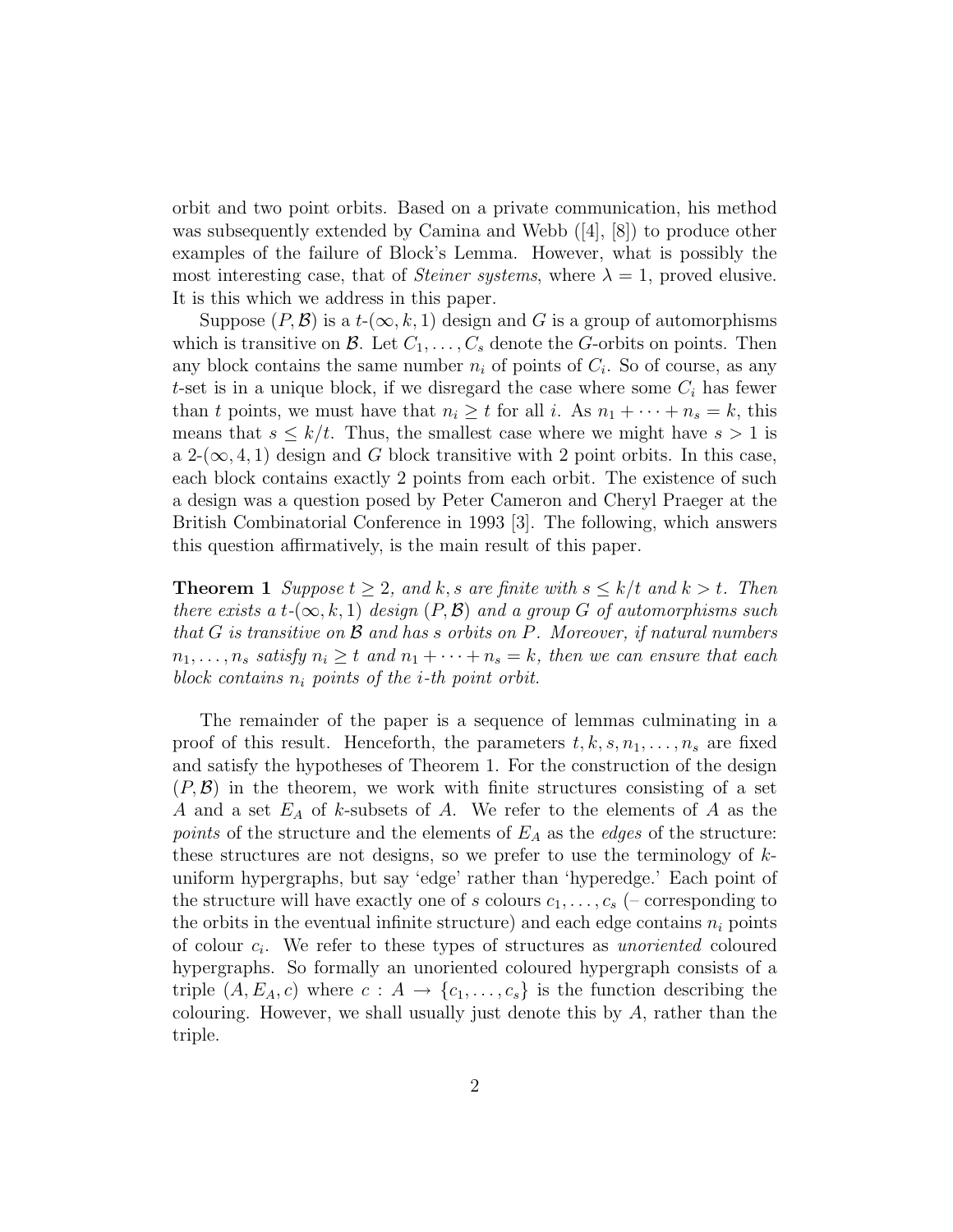In an *orientation* of a coloured hypergraph  $(A, E<sub>A</sub>, c)$  we distinguish  $k - t$ points of every edge e, and call each of them an apex of e. So formally we can think of an orientation as being a function  $w : E_A \times A \to \{0, 1\}$  where, for each  $e \in E_A$  we have  $w(e, a) = 1$  for precisely  $k - t$  points a, all of which lie in  $e$  (the apices of  $e$ ). An *oriented* coloured hypergraph is then a quadruple  $(A, E_A, c, w)$ , where w is an orientation of the coloured hypergraph  $(A, E<sub>A</sub>, c)$ . To explain the terminology it might help to consider what for us is a degenerate case. Suppose  $k = 2$ , so we are dealing with ordinary graphs, and  $t = 1$ . Thus for an orientation we are required to select one point from every edge. This is exactly what we do in a directed graph: regard the direction on the edge as being away from the selected point.

In both the oriented and unoriented cases, if we have such a structure B and  $A \subseteq B$  then we regard A as a structure by giving its points the colours inherited from  $B$ , and taking the edges of  $B$  which are contained in  $A$  (with the same apices, in the oriented case).

**Definition 1** Let  $\mathcal{G}$  denote the class of finite oriented coloured hypergraphs as above which satisfy:

(i) each point is an apex of at most one edge;

(ii) two edges have at most  $t-1$  points in common.

We let  $\mathcal{G}_0$  denote the larger class just satisfying (i).

If  $A \subseteq B \in \mathcal{G}$ , then we write  $A \sqsubseteq B$  and say that A is closed in B to mean that if e is an edge of B and some apex of e is in A, then  $e \subseteq A$ .

**Definition 2** Let  $\mathcal{C}$  be the class of all finite coloured hypergraphs which have a G-orientation i.e. an orientation in G. (In other words, C consists of the structures in G where we forget which vertices are apices.) Similarly  $\mathcal{C}_0$ consists of finite coloured hypergraphs having an orientation in  $\mathcal{G}_0$ .

If  $A \subseteq B \in \mathcal{C}$ , then we write  $A \leq B$  to mean that there is a  $\mathcal{G}$ -orientation of  $B$  in which  $A$  is closed.

We outline the connection with Hrushovski's construction from [7]. If B is a finite (coloured) hypergraph then we let  $\delta(B) = |B| - (k - t)|E_B|$ . Write  $A \leq^* B$  iff for all  $A \subseteq B_1 \subseteq B$  we have  $\delta(A) \leq \delta(B_1)$ . The folowing lemma is from [6], but for the convenience of the reader we sketch a slightly different proof here.

**Lemma 1** If B is a finite (coloured) hypergraph and  $A \subseteq B$ , then there is a  $\mathcal{G}_0$ -orientation of B in which A is closed if and only if  $\emptyset \leq^* A \leq^* B$ .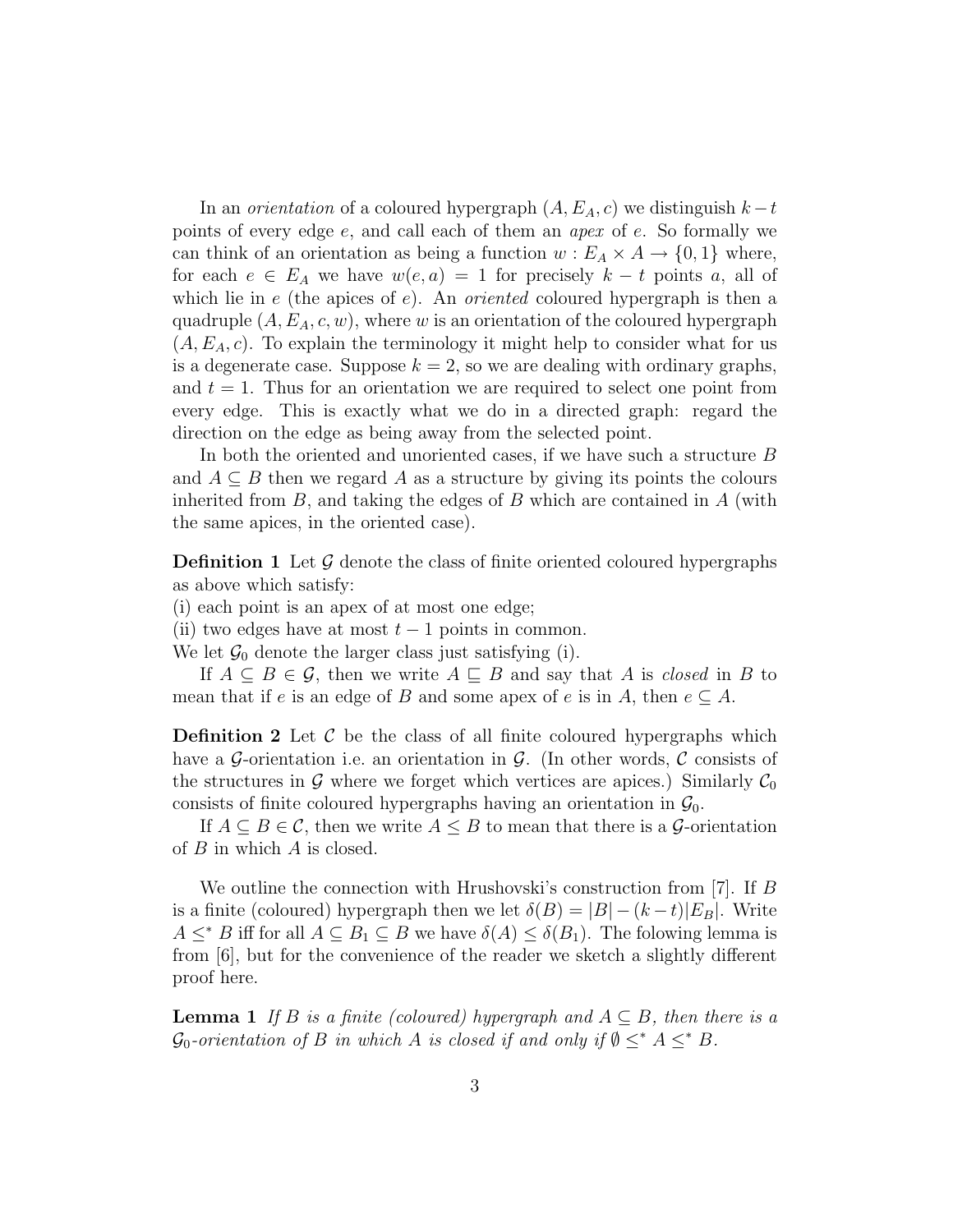*Proof.* Suppose there is a  $\mathcal{G}_0$ -orientation of B in which A is closed. Then a simple counting argument shows that  $\delta(A) \leq \delta(B)$ . As the same is true for any substructure of B which contains A, we therefore obtain  $A \leq^* B$ . The  $\mathcal{G}_0$ -orientation on B induces a  $\mathcal{G}_0$ -orientation of A in which  $\emptyset$  is obviously closed, so from this we also obtain  $\emptyset \leq^* A$ .

Suppose conversely that  $\emptyset \leq^* A \leq^* B$ . Arguing inductively, we may assume that we already have a  $\mathcal{G}_0$ -orientation of A. We want to extend this to a  $\mathcal{G}_0$ -orientation of B in which A is closed. Thus, for each edge in  $E_B \setminus E_A$ we wish to select  $k - t$  of its points to be its apices. Note that as A is to be closed in B, these points should be in  $B \setminus A$ . Moreover, each point of  $B \setminus A$ should be an apex of at most one edge.

Consider the following bipartite graph Γ. As vertices we have

 $\Gamma_1 = (E_B \setminus E_A) \times \{1, \ldots, k-t\}$  and  $\Gamma_2 = B \setminus A$ . For the edges, we say that a pair  $(e, i) \in \Gamma_1$  is adjacent to  $b \in \Gamma_2$  iff  $b \in e$ . We show that this has a complete matching from  $\Gamma_1$  to  $\Gamma_2$ . Indeed, let  $X \subseteq \Gamma_1$  and let  $\Gamma(X)$ denote the set of vertices in  $\Gamma_2$  adjacent to some vertex in X. Let Y =  $\bigcup \{e : \exists i (e, i) \in X\}$ . So Y consists of points of B contained in edges of B represented in X. So  $\Gamma(X) = Y \ Y \cap A$ . Moreover  $|X| \leq (k-t)|E_Y \ E_{Y \cap A}|$ , just by definition of Γ.

Now, as  $A \leq^* B$  we have  $A \cap Y \leq^* Y$  (this is a standard property of such notions and we do not reproduce the proof here). So  $\delta(A \cap Y) \leq$  $\delta(Y)$ . Together with the previous paragraph, this gives  $|X| \leq \Gamma(X)$ , which is exactly the condition we need to apply Philip Hall's Marriage Theorem to Γ. Hence, there is a complete matching of Γ from  $\Gamma_1$  to  $\Gamma_2$ , as required.

To obtain an orientation of B, we simply say that if  $e \in E_B \setminus E_A$  and  $b \in e$ , we make b an apex of e whenever there is  $i \leq k-t$  such that  $\{(e, i), b\}$ is in the matching.  $\Box$ 

Thus, the notions  $\leq^*$  and  $\leq$  coincide. Our approach here is really the same as that using Hrushovski's method, but the presentation seems to us to be considerably simpler and allows us to isolate the parts of the construction we really need.

In what follows, we generally suppress the adjective 'coloured.'

**Lemma 2** (1) If  $B \in \mathcal{G}$  and  $A \sqsubset B$  and  $C \subseteq B$ , then  $A \cap C \sqsubset C$ . (2) If  $A \sqsubseteq B \sqsubseteq C \in \mathcal{G}$  then  $A \sqsubseteq C$ .

*Proof.* (1) Suppose an edge  $e \subseteq C$  has an apex  $a \in A$ . As  $A \sqsubseteq B$  we have  $e \subseteq A$ , so  $e \subseteq A \cap C$ , as required.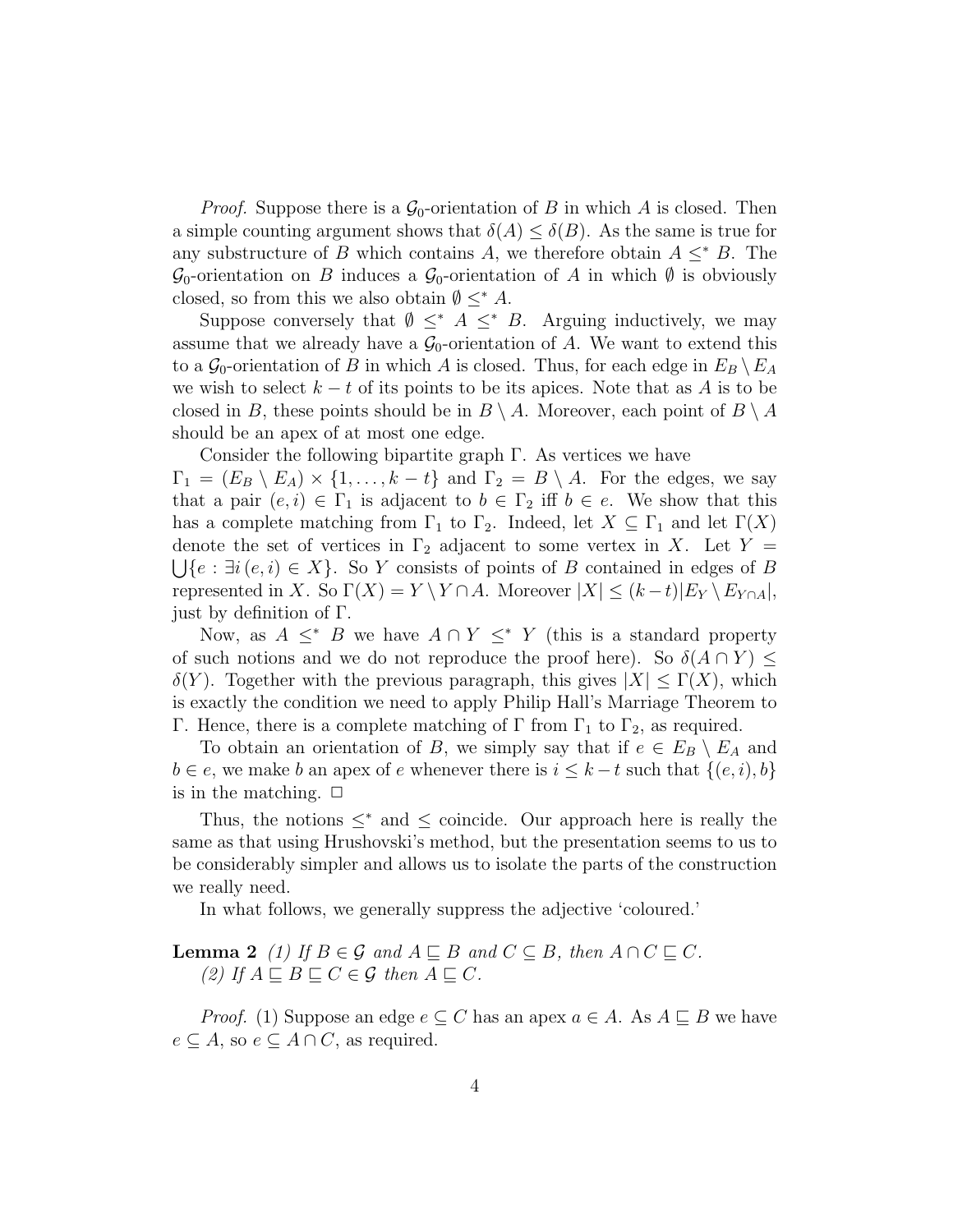(2) Take an edge e of C which has an apex a in A. Then  $a \in B$  and as  $B \sqsubseteq C$  this implies  $e \subseteq B$ . As  $A \sqsubseteq B$  we then get  $e \subseteq A$ , as required.  $\Box$ 

For the following, recall that the class  $\mathcal C$  of unoriented coloured hypergraphs is defined in Definition 2.

**Lemma 3** (1) If  $A \leq B \in \mathcal{C}$  then any G-orientation of A extends to a G-orientation of B.

(2) If  $B \in \mathcal{C}$  and  $A \leq B$  and  $C \subseteq B$ , then  $A \cap C \leq C$ . (3) If  $A \leq B \leq C \in \mathcal{C}$ , then  $A \leq C$ .

*Proof.* (1) As  $A \leq B \in \mathcal{C}$  there is some G-orientation B' of B in which A is closed. Suppose we are given a  $\mathcal G$ -orientation  $A'$  of A. In  $B'$  change the orientation on edges in A to the orientation given by  $A'$ . Call the result  $B''$ . Note that  $A \sqsubseteq B''$ . We claim that  $B'' \in \mathcal{G}$ . It is clear that  $B''$  is an oriented hypergraph and so we need to check (i), (ii) in Definition 1. Now, (ii) is clear as this is just a property of the (unoriented) hypergraph structure on  $B$ , and we did not change this. For (i), suppose x is an apex of edges  $e_1, e_2$  of  $B''$ . If  $x \in A$  then  $e_1, e_2 \subseteq A$  as  $A \subseteq B''$ , so as  $A' \in \mathcal{G}$  we get  $e_1 = e_2$ . But if  $x \notin A$ , then  $e_i \nsubseteq A$  so the apices of  $e_1, e_2$  are the same in  $B', B''$ . As  $B' \in \mathcal{G}$ it follows that  $e_1 = e_2$ .

(2) Take a G-orientation of B in which A is closed and apply Lemma 2(1).

(3) Take a G-orientation of C in which B is closed. In this, exchange the orientation on B for a G-orientation of B in which A is closed. By  $(1)$ (or rather, its proof), the result is still a  $\mathcal G$ -orientation of  $C$ , and in it,  $A$  is closed.  $\square$ 

**Definition 3** Let  $\mathcal{C}_1$  consist of all  $B \in \mathcal{C}$  such that for every  $X \subseteq B$  with  $|X| \leq t$  we have  $X \leq B$ . Let  $\mathcal{G}_1$  be the class of all  $\mathcal{G}$ -orientations of these.

Remarks 1 By definition, both of these classes are closed under substructures and Lemmas 2 and 3 also hold for these classes. It is useful to see this extra condition on  $C_1$  in terms of the function  $\delta$ . If X has size at most t then  $\delta(X) = |X|$ . So by Lemma 1, the condition that  $X \leq B$  is equivalent to saying that  $\delta(Y) \geq |X|$  for all  $Y \subseteq B$  which contain X. In other words, if  $B \in \mathcal{C}$ , then  $B \in \mathcal{C}_1$  iff  $\delta(Y) \ge \min(|Y|, t)$  for all  $Y \subseteq B$ .

**Definition 4** Suppose  $B_1, B_2 \in \mathcal{G}$  have a common substructure A and  $A \sqsubseteq$  $B_1, B_2$ . The *free amalgam F* of  $B_1$  and  $B_2$  over A has point set equal to the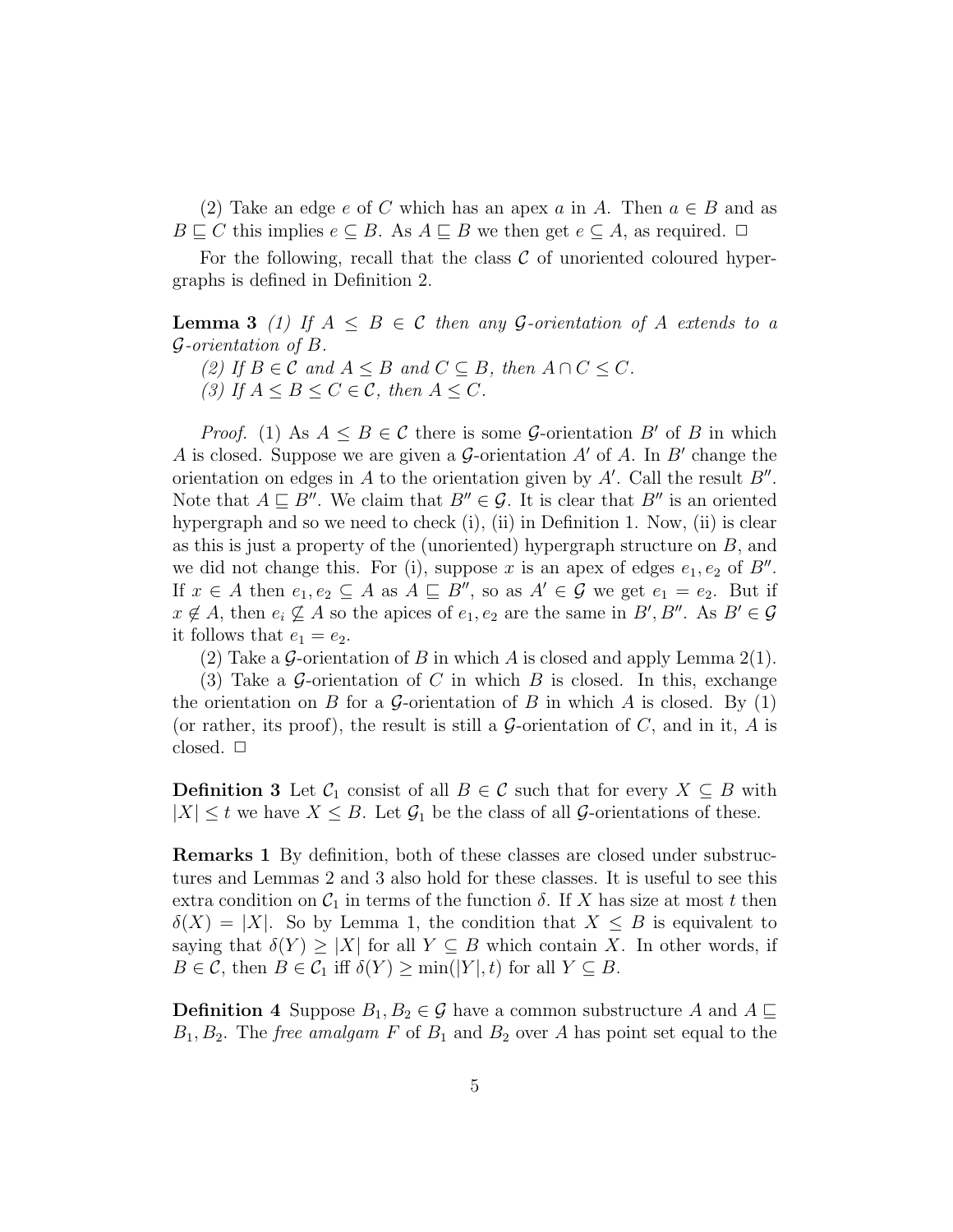disjoint union of  $B_1$  and  $B_2$  over A and the points of F have the same colours as in  $B_1, B_2$ . The edges of F are the edges of  $B_1$  and those of  $B_2$ , together with the same apices as in these structures.

In the above defintion, there is no ambiguity about colours of points and apices of edges contained in  $A$  as  $A$  is assumed a common substructure of  $B_1$  and  $B_2$ . It is easy to see that F is an oriented coloured hypergraph and  $B_i \sqsubseteq F$ . Moreover every point is an apex of at most one edge of F. Indeed, if the point is in  $B_i \setminus A$ , then any edge of which it is an apex is contained in  $B_i$  as  $B_i \subseteq F$ ; if it is in A then every edge of which it is an apex is contained in A. Thus (in the notation of Definition 1),  $F \in \mathcal{G}_0$ .

**Lemma 4** ( $\sqsubseteq$ -amalgamation lemma) Suppose  $B_1, B_2 \in \mathcal{G}_1$  have a common substructure A and  $A \subseteq B_1, B_2$ . Then there exists  $D \in \mathcal{G}_1$  and embeddings  $f_i: B_i \to D$  such that  $f_i(B_i) \sqsubseteq D$  and  $f_1|A = f_2|A$ .

By 'embedding' we mean that  $f_i$  is an isomorphism between  $B_i$  and the oriented coloured hypergraph structure on  $f_i(B_i)$  induced from D.

*Proof.* This is by induction on  $|B_1 \setminus A| + |B_2 \setminus A|$ .

Let F be the free amalgam of  $B_1$  and  $B_2$  over A. So by the above, we know that  $F \in \mathcal{G}_0$ . We now show that if  $X \subseteq F$  has at most t points, then  $X \leq F$ . Note first that as  $t < k$ , we have  $\delta(X) = |X| \leq t$ . We shall now use the observations in Remarks 1. Let  $X \subseteq Y \subseteq F$  and  $Y_i = Y \cap B_i$  (for  $i = 1, 2$  and  $Y_0 = Y \cap A$ . Then Y is the free amalgam of  $Y_1$  and  $Y_2$  over  $Y_0$ so  $\delta(Y) = \delta(Y_1) + \delta(Y_2) - \delta(Y_0)$ . If  $|Y_i| \le t$  (for  $i = 1, 2$ ), then  $\delta(Y_i) = |Y_i|$ and  $\delta(Y_0) = |Y_0|$ . Thus if  $|Y_1|, |Y_2| \le t$ , then  $\delta(Y) = |Y| \ge |X| = \delta(X)$ . So suppose  $|Y_2| \geq t$ . Then  $\delta(Y_2) \geq t$  (as  $B_2 \in \mathcal{G}_1$ ), and as  $\delta(Y_1) \geq \delta(Y_0)$ (because  $Y_0 \leq Y_1$ ) we get  $\delta(Y) \geq t$ , so  $\delta(Y) \geq \delta(X)$ , as required.

If  $F \in \mathcal{G}_1$  then we can take  $D = F$ . If not, then by the above and defintion of  $\mathcal{G}_1$  there exist edges  $e_1, e_2$  of F which have at least t points in common. These cannot both be contained in  $B_2$ , so without loss  $e_1 \cap B_1 \setminus A$ is non-empty. This means that all apices of  $e_1$  are in  $B_1 \setminus A$  (as  $A \subseteq F$ ) and also that  $e_1 \subseteq B_1$  (as  $B_1 \subseteq F$ ). Thus  $e_2 \nsubseteq B_1$ , so a similar argument shows that all apices of  $e_2$  must be in  $B_2 \setminus A$  and  $e_2 \subseteq B_2$ . As any edge has t non-apices, it follows that  $e_1 \cap e_2 = e_i \cap A$  and that the apices of  $e_i$  are precisely those points of  $e_i$  outside  $A$ .

Let  $A_i' = A \cup e_i \subseteq B_i$ . Now, note that if  $x \in A_i'$  then any edge of  $B_i$  of which x is an apex must be contained in  $A_i$ : if  $x \notin A$  the edge must be  $e_i$ ; if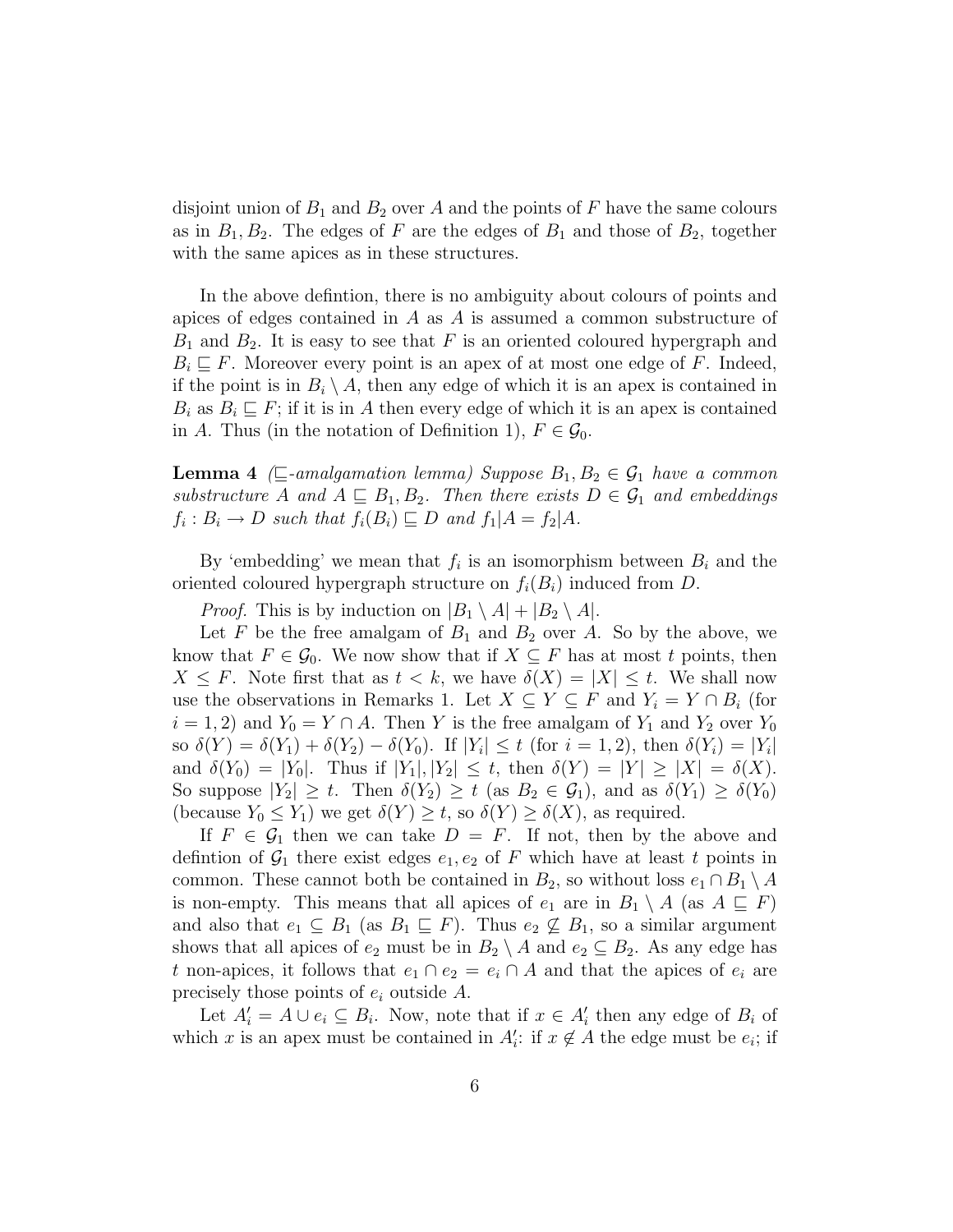$x \in A$  this is automatic as  $A \sqsubseteq B_i$ . Thus  $A'_i \sqsubseteq B_i$ . Moreover, there are no edges of  $B_i$  contained in  $A_i'$  apart from  $e_i$  and the edges of A: consider what an apex of such an edge could be. It follows that there is an isomorphism between  $A'_1$  and  $A'_2$  (as substructures of  $B_1, B_2$ ) which is the identity on A. Thus we can regard  $A'_1$  as a common substructure of both  $B_1$  and  $B_2$ , closed in each, and apply the inductive hypothesis to obtain  $D$ .  $\Box$ 

**Corollary 1** ( $\leq$ -amalgamation lemma) Suppose  $B_1, B_2 \in C_1$  have a common substructure A and  $A \leq B_1, B_2$ . Then there exists  $D \in \mathcal{C}_1$  and embeddings  $f_i: B_i \to D$  such that  $f_i(B_i) \leq D$  and  $f_1|A = f_2|A$ .

*Proof.* Take a  $\mathcal{G}$ -orientation  $B'_1$  of  $B_1$  in which A is closed. So by definition,  $B'_1 \in \mathcal{G}_1$ . By Lemma 3(1), the induced orientation on A extends to a  $\mathcal{G}$ -orientation  $B_2'$  of  $B_2$  in which A is closed. We can use Lemma 4 to find  $D' \in \mathcal{G}_1$  into which  $B'_1$  and  $B'_2$  embed over A as closed substructures. Forgetting the orientation gives us  $D \in \mathcal{C}_1$ , as required.  $\Box$ 

Now that we have Lemma 3 and Corollary 1, there is a standard construction, sometimes known as the Fraissé limit, which allows us to build a countably infinite structure with a rich automorphism group from the finite structures in  $C_1$ . In the proof of Corollary 2 below, we shall give a sketch of the construction, applied to our particular case. A more detailed exposition of the construction can be found, for example, in ([5], Section 2.1.3). Before doing this, we want to extend the class  $\mathcal{C}_1$  and the relation  $\leq$  to include infinite structures. We consider an infinite structure  $M$  all of whose finite substructures are in  $C_1$ . If A is a finite substructure of M then we write  $A \leq M$  to mean that  $A \leq B$  for all finite  $B \subseteq M$  with  $A \subseteq M$ .

Corollary 2 There exists a countably infinite unoriented coloured hypergraph M with the properties that:

(1) M is the union of a chain  $M_1 \leq M_2 \leq M_3 \leq \cdots$  of finite substructures  $M_i$ , each in  $C_1$ , and with  $M_i \leq M_{i+1}$  for all  $i \in \mathbb{N}$  (where  $\mathbb N$  denotes the set of natural numbers);

(2) if  $A \leq M$  is finite and  $A \leq B \in C_1$ , then there exists an embedding  $f : B \to M$  with  $f(B) \leq M$  and  $f(a) = a$  for all  $a \in A$ .

Moreover, if  $X_1, X_2 \leq M$  are finite and  $g: X_1 \to X_2$  is an isomorphism between the induced substructures, then these exists an automorphism of M which extends g.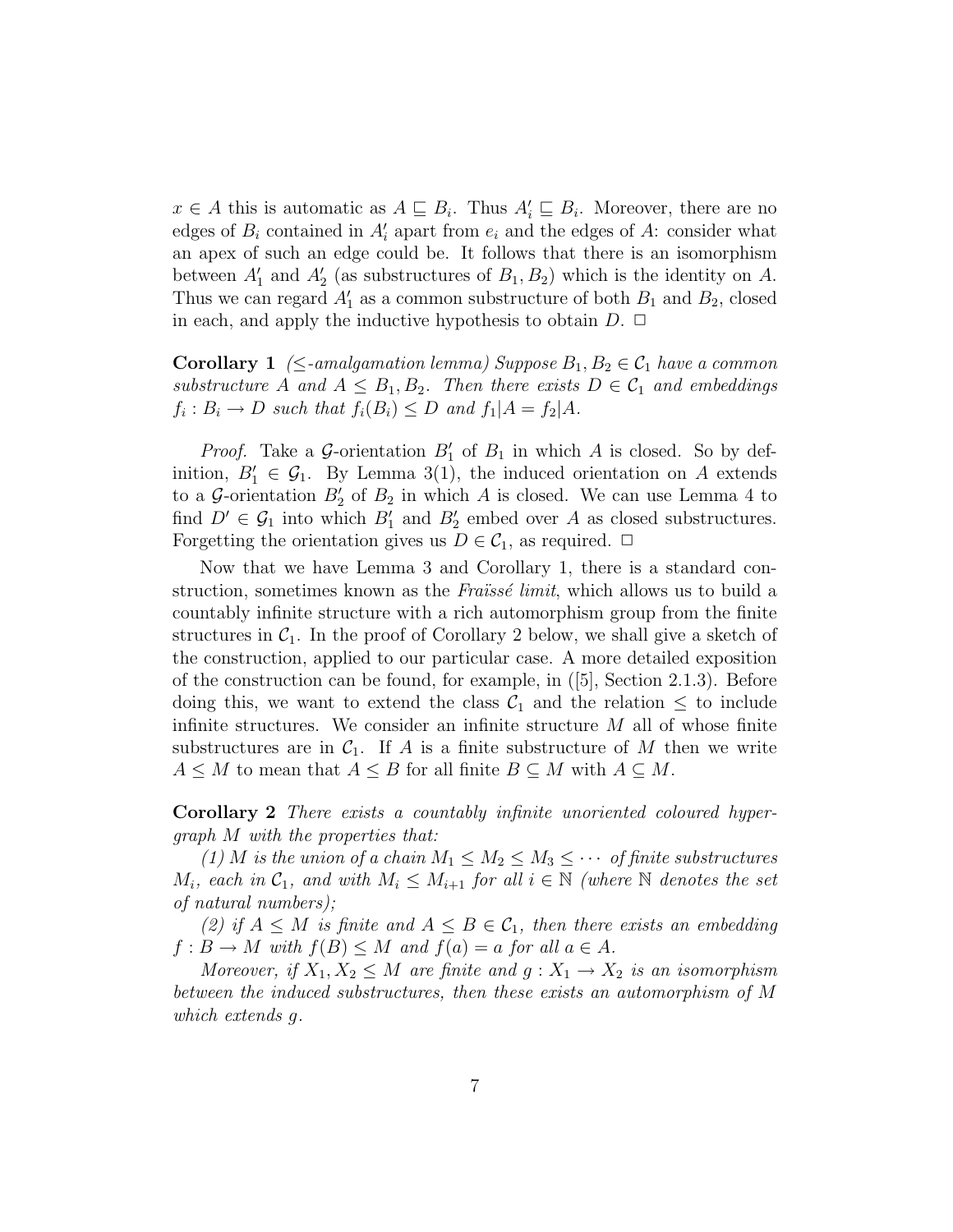*Proof.* Note that by transitivity of  $\leq$  (Lemma 3) it is enough to find a chain  $M_1 \leq M_2 \leq M_3 \leq \ldots$  of finite structures in  $C_1$  such that for all i and  $B \in \mathcal{C}_1$ , if  $A \leq M_i$  and  $A \leq B$  then there is  $j \geq i$  and an embedding  $f: B \to M_i$  with  $f(B) \leq M_i$  which is the identity on A (for then we take M to be the union of the  $M_i$ ). We can do this inductively as follows.

Take  $M_1$  to be anything in  $\mathcal{C}_1$ . Suppose we have constructed  $M_1 \leq \cdots \leq$  $M_i$ . We will construct  $M_{i+1}$  so that if  $A \leq M_i$  and  $A \leq B \in C_1$  and  $|B| \leq i$ , then there is an embedding  $f : B \to M_{i+1}$  which is the identity on A and has  $f(B) \leq M_{i+1}$ . Note that, for fixed i, there are essentially only finitely many possibilities for the pairs  $A \leq B$  here:  $(A_1, B_1), \ldots, (A_r, B_r)$ , say. Using Corollary 1, we can amalgamate  $M_i$  and  $B_1$  over the common  $\leq$ substructure  $A_1$ , to obtain  $M_i^1 \in \mathcal{C}_1$  with  $M_i, B_1 \leq M_i^1$  (strictly speaking  $B_1$ ) is only isomorphic to a  $\leq$ -substructure of  $M_i^1$ , but it is harmless to identify this substructure with  $B_1$ ). By Lemma 3,  $A_2 \leq M_i^1$ , so we can repeat the argument to obtain  $M_i^2 \in \mathcal{C}_1$  with  $M_i^1, B_2 \leq M_i^2$ . We continue in this way for each of the pairs, and take  $M_{i+1} = M_i^r$ .

The 'moreover' part is a standard back-and-forth argument, and again we only sketch the details. The key point is that given an isomorphism  $h$ between finite  $\leq$ -substructures X, Y of M, and given  $a \in M$ , we can find finite  $X', Y' \leq M$  with X' containing X, a and Y' containing Y, and an isomorphism  $h' : X' \to Y'$  extending h. To do this, note that condition (1) guarantees that we can find a finite  $X' \leq M$  which contains X and a. Using  $h^{-1}$ , there is an isomorphic copy  $Y' \in C_1$  of X' which contains Y. Using (2), we may regard Y' as a  $\leq$ -substructure of M.  $\Box$ 

We can now finally return to designs and give the proof of the main result.

*Proof of Theorem 1.* Let  $M$  be as in Corollary 2 and  $G$  the automorphism group of M. So G consists of the permutations of the set M which preserve the set of edges and the colours of points. Take the points of  $M$  to be the points, and the edges of  $M$  to be the blocks of our design. By Definition 2, if  $X \subseteq M$  has size t, then there is at most one block containing X. On the other hand  $X \leq M$  (by definition of  $\mathcal{C}_1$ ) and  $X \leq B$ , where  $B \in \mathcal{C}_1$  is a k-element structure in which all points lie in a single edge and there are  $n_i$ points of B of colour  $c_i$ . So by (2) in Corollary 2 there is an embedding of B into M which is the identity on X and whose image is  $\leq M$ . In other words, there is a block in M which contains X and this block is  $\leq M$ . Thus any t points of M are contained in a unique block, so we have a  $t-(\aleph_0, k, 1)$  design.

By the previous paragraph, any block is  $\leq M$ . So by the 'moreover' part